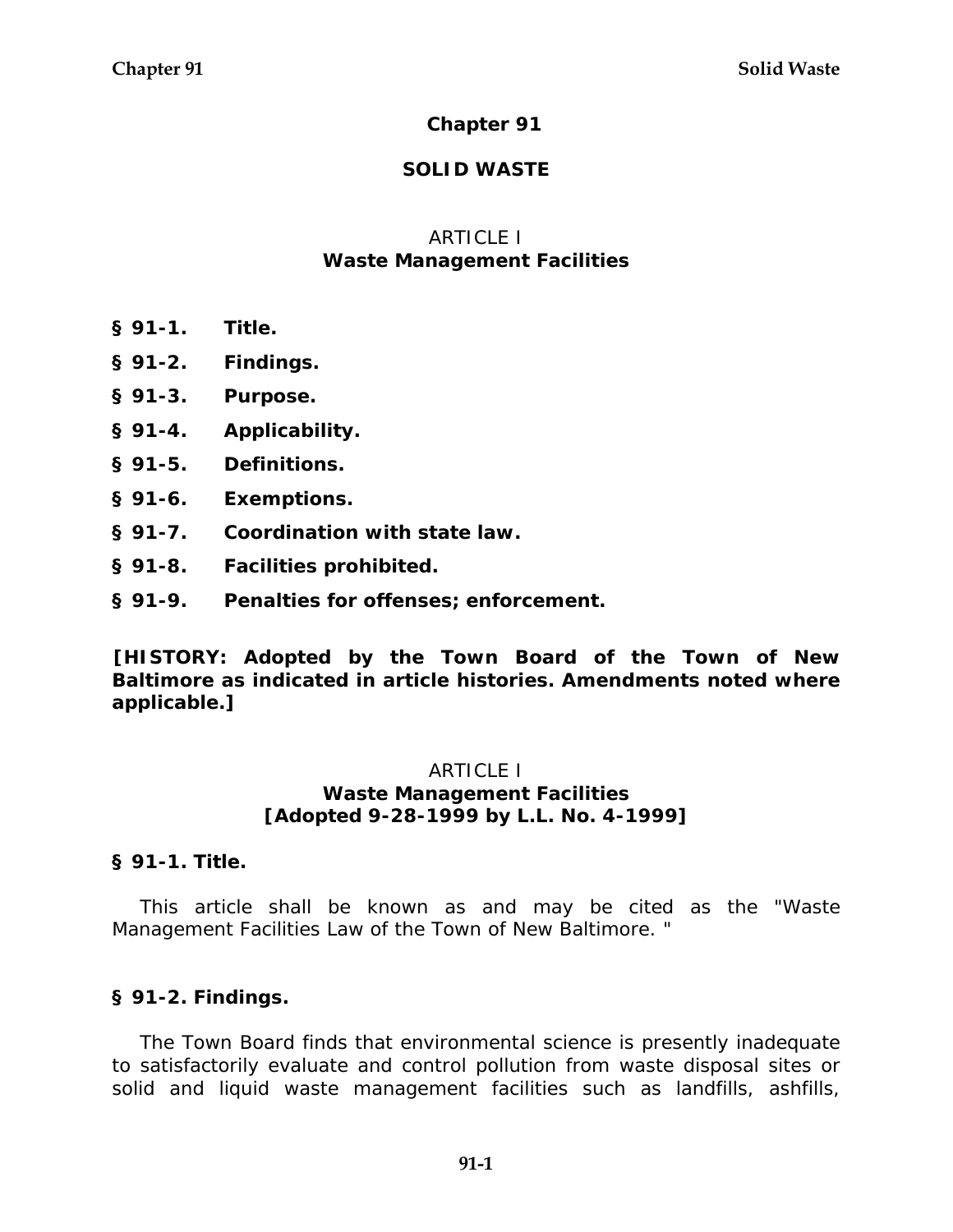resource recovery or incineration facilities. Among other factors, the Board finds as follows:

- A. The inability of geological science to precisely ascertain the existence and flow of groundwater and to map subterranean geology makes it impossible to determine the extent to which solid and liquid waste disposal may, or may not be, contaminating water.
- B. Moreover, the accumulated extent of hazardous waste disposal in solid and liquid waste disposal facilities cannot be measured or accurately determined because of state and federal regulations permitting disposal of residential or small user quantities of hazardous wastes.
- C. The town's need for solid and liquid waste disposal is being met.
- D. Future correction of pollution from solid or liquid waste management facilities, including sanitary landfills and incineration facilities, may be very expensive or impossible to achieve.
- E. The town's existing community character will be adversely and unalterably impacted by the location and operation of any solid or liquid waste management facilities or waste disposal sites within the town.
- F. Waste disposal facilities may pose a risk to underground wells, the town's drinking water source.
- G. Substantial scientific opinion questions the environmental and health effects of both resource-recovery facilities that incinerate or bum solid waste and of the handling and disposal of ash residue from such facilities, and the containment methods for liquid waste.
- H. Solid and liquid waste regulation under the New York Environmental Conservation Law (ECL) is inadequate to relieve the forgoing concerns.

### **§ 91-3. Purpose.**

The town intends by this article to:

A. Prohibit the operation of solid waste disposal sites and waste management facilities within the Town of New Baltimore in order to promote a clean, wholesome and attractive environment for the community.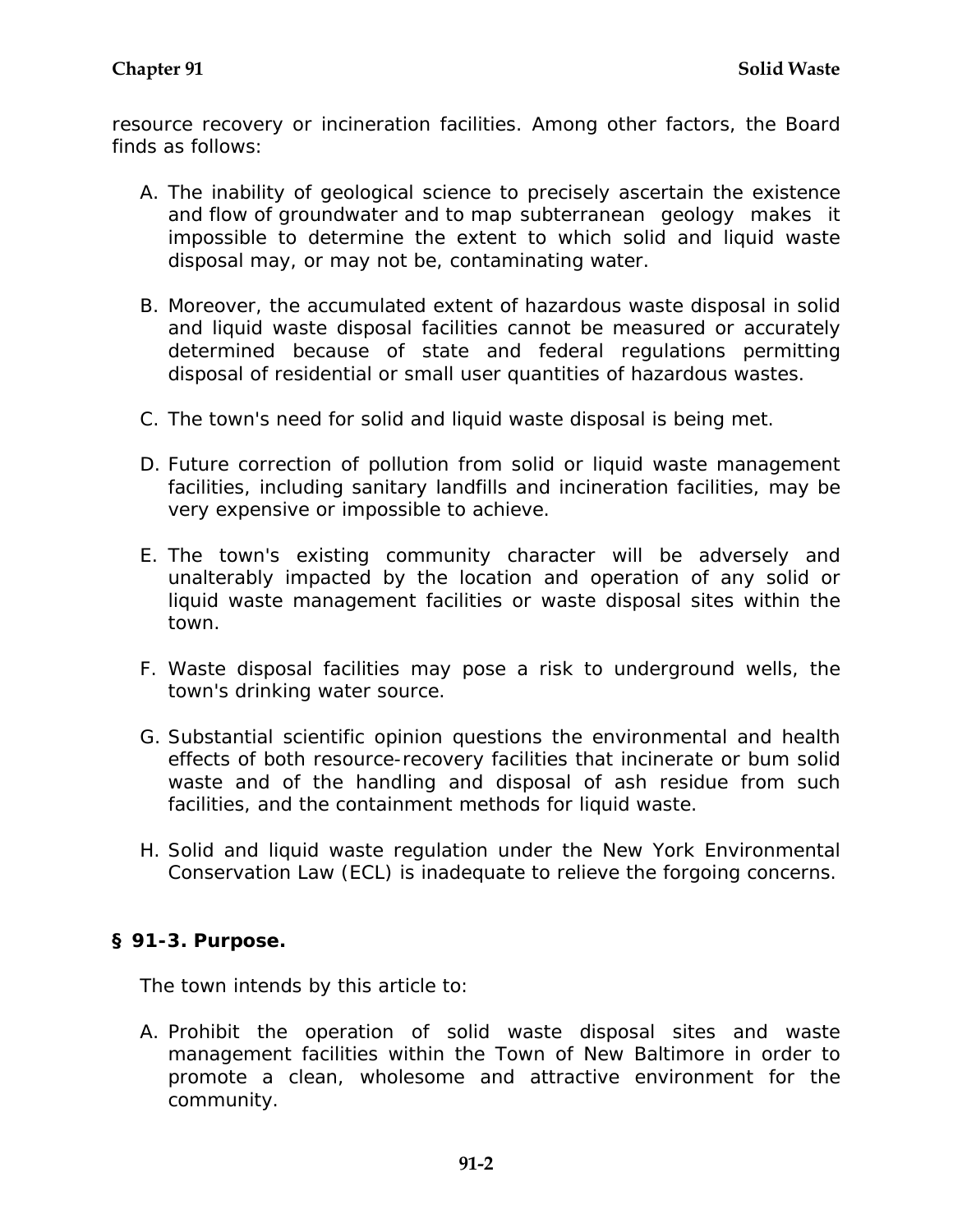- B. Ensure that accurate, current information is available to public officials and citizens concerning prohibited solid waste disposal operations within the town.
- C. Protect the residents of the town from undesirable effects of solid waste disposal operations, including:
	- (1) Unaesthetic results, including odors, blowing litter and increased traffic, dust and noise.
	- (2) Deterioration in property values associated with adjacent or proximate waste management operations that may interfere with the orderly development of properties.
	- (3) Threats to public health or the environment by contamination of air, surface water or groundwaters.
- D. To exercise the town's police powers under the Municipal Home Rule Law and §§ 130 and 136 of the Town Law for the physical and mental well-being and safety of its citizens and to restrict waste disposal operations within the town that might otherwise be permitted under the ECL. Section 27-0711 of the ECL specifically recognizes and authorizes the right and authority of a town to legislate stricter controls on solid waste management operations than state law requires.

### **§ 91-4. Applicability.**

This article shall apply to all areas within the Town of New Baltimore.

### **§ 91-5. Definitions.**

- A. Unless defined below or the context otherwise requires, the terms and words used in this article shall have the same meanings as those defined in Article 27 of the ECL and Title 6, Sections 360 to 364 and 617, of the New York Codes, Rules and Regulations.
- B. As used in this article, these terms and words shall be defined as follows:

COMMERCIAL WASTE - Liquid or solid waste generated by factories,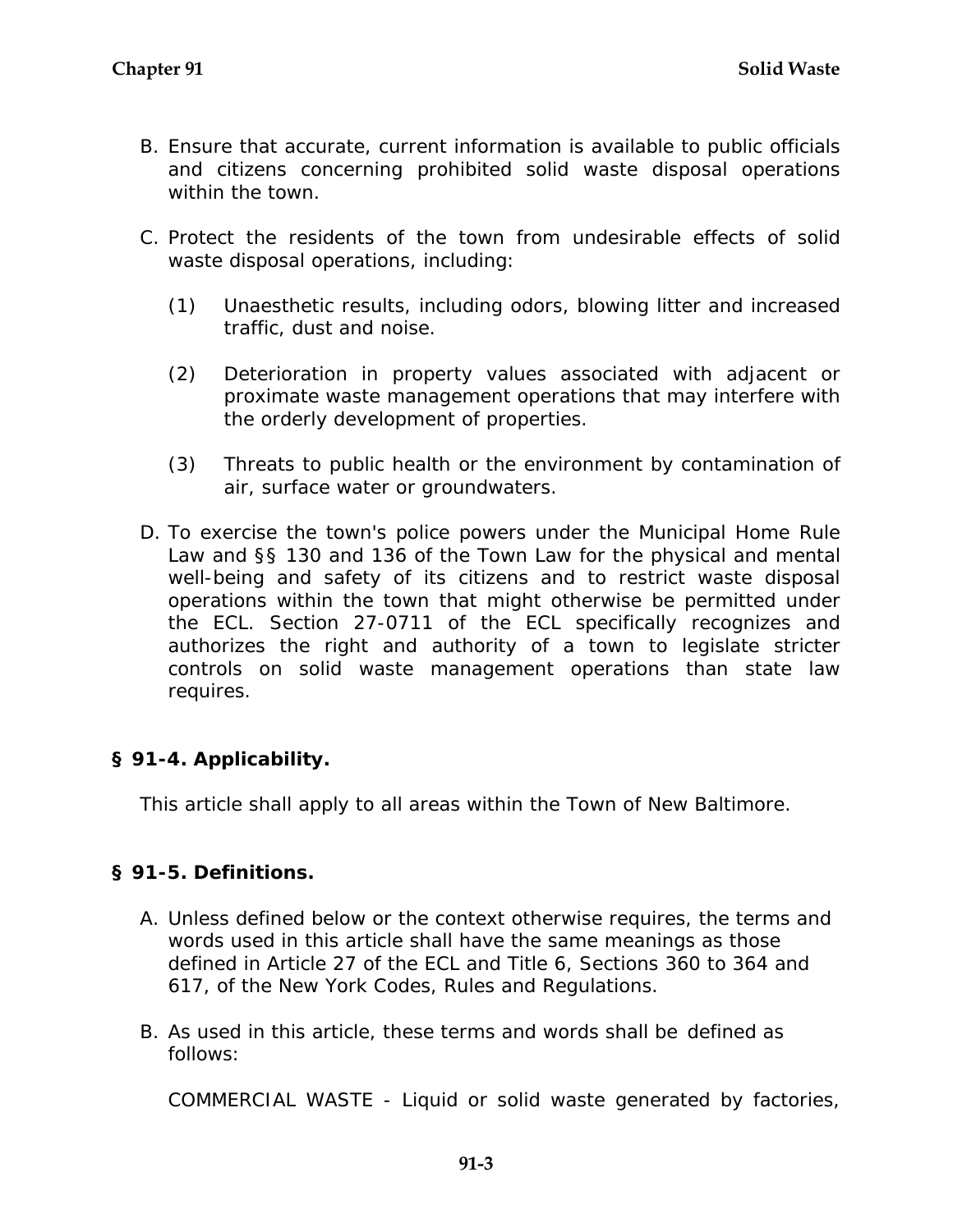stores, offices, warehouses and restaurants.

COMPOSTING - Aerobic decomposition of solid organic constituents of solid waste to produce humus-like material used for fertilizing and conditioning land.

CONSTRUCTION AND DEMOLITION DEBRIS -Inert solid waste resulting from the construction, remodeling, repair and demolition of structures and from road building and land clearing. Such waste includes, but is not limited to, wood, wall coverings, plaster drywall, asphaltic pavement, glass, plastics that are not sealed in a manner that conceals other wastes and metals that are incidental to any of the above.

DEC - The New York State Department of Environmental Conservation.

DISPOSAL - The placement, distribution, storage, removal or transportation of solid or liquid wastes.

HAZARDOUS WASTE - Waste meeting the definition set forth in 6 NYCRR Section 371.

MANURE - Refuse of stables and barnyards consisting of livestock and avian excreta with or without litter used for fertilizing land.

PERSON - Includes any individual; firm; partnership; corporation, public or private; company, public or private; municipality or other public or governmental body; professional or other association; trust; business trust; joint venture; and any combination thereof.

RECYCLING - The reuse of solid waste recovered from the solid waste stream into goods or materials suitable for reuse in original or changed form.

RESIDENTIAL SOLID WASTE - Liquid or solid waste from residential sources.

SOLID OR LIQUID WASTE MATERIAL - All putrescible and nonputrescible materials or substances that are discarded or rejected as being spent, useless, worthless or in excess to the owners at the time of such discard or rejection, including, but not limited to, liquids, garbage, refuse, industrial, commercial and household waste, sludges from air or water treatment facilities, rubbish, tires, ashes, contained gaseous material, incinerator ash and residue and construction and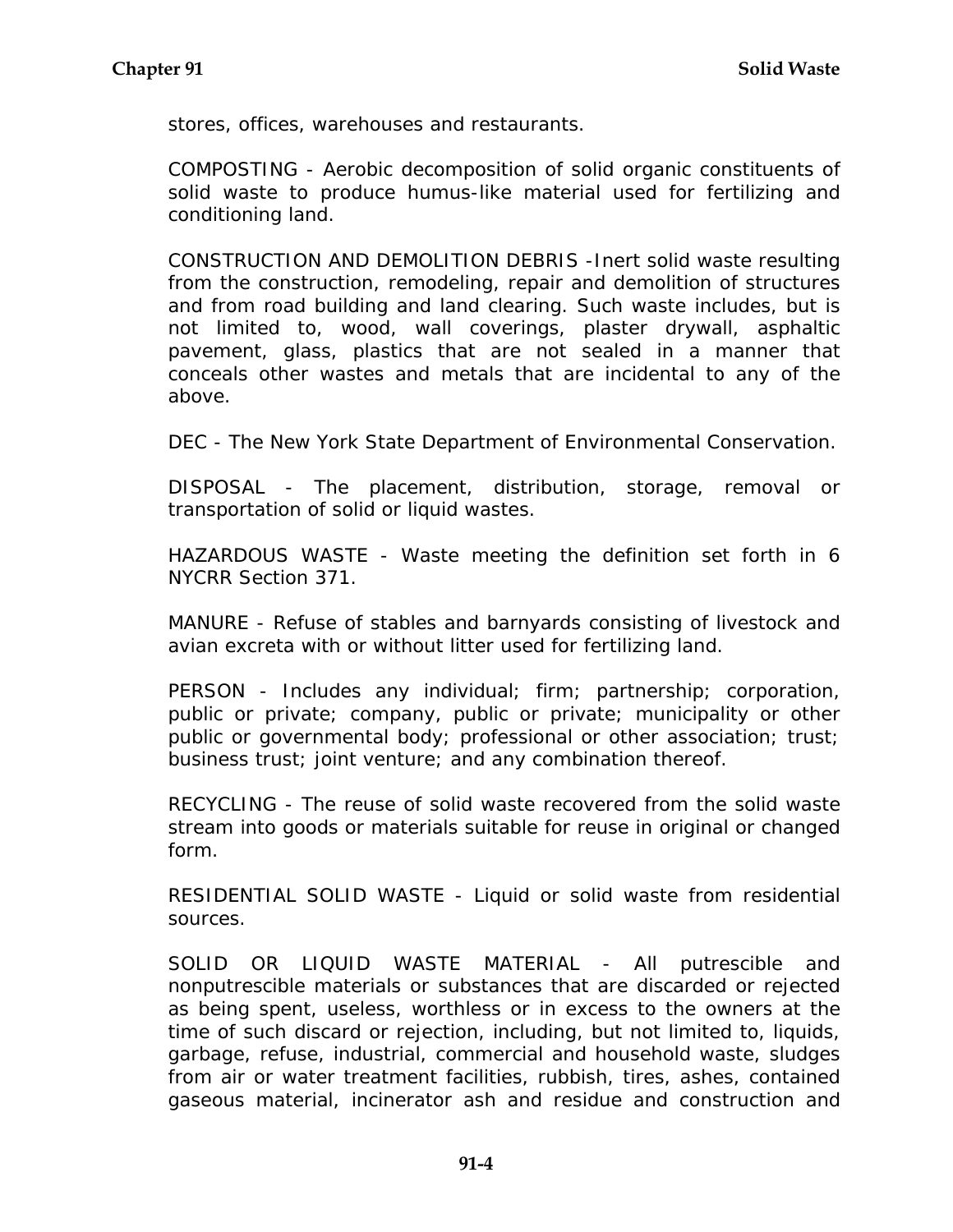demolition debris. In addition:

- (1) A material is "discarded" if it is abandoned by being:
	- (a) Disposed of;
	- (b) Burned or incinerated, including being burned as a fuel for the purpose of recovering usable energy; or
	- (c) Accumulated, stored or physically, chemically or biologically treated (other than burned or incinerated) instead of being disposed of.
- (2) A material is "disposed of" if it is discharged, deposited, injected, dumped, spilled, leaked or placed into or on any land or water.

SOLID WASTE MANAGEMENT FACILITY - Any facility employed beyond the initial solid or liquid waste collection process and managing solid or liquid waste, including, but not limited to, storage areas or facilities, transfer stations, rail-haul facilities, landfills, ashfills, disposal facilities, solid waste incinerators, resource recovery facilities, recycling facilities and waste tire storage facilities, containment ponds or pools and storage tanks or containers or any other facility of any kind designated a solid waste management facility by the DEC.

WASTE DISPOSAL SITE - Includes, without limitation, a place or facility used for the storage, dumping, discharge, deposit, injection, spilling, discarding, disposal, leaking, burying, burning or abandonment by the public or by any person of any solid or liquid waste material discarded or rejected as being spent, useless, worthless or in excess to the owners at the time of such discard or rejection, including but not limited to garbage, refuse, radioactive material, pathological or medical waste, toxic or hazardous material, industrial and commercial waste, residential solid waste, rubbish, tires, ashes, contained gaseous material, incinerator residue, construction and demolition debris and discarded automobiles.

# **§ 91-6. Exemptions.**

- A. The following are not subject to this article:
	- (1) Any disposal and storage of manure in farming operations following sound agricultural practices, but not including sewage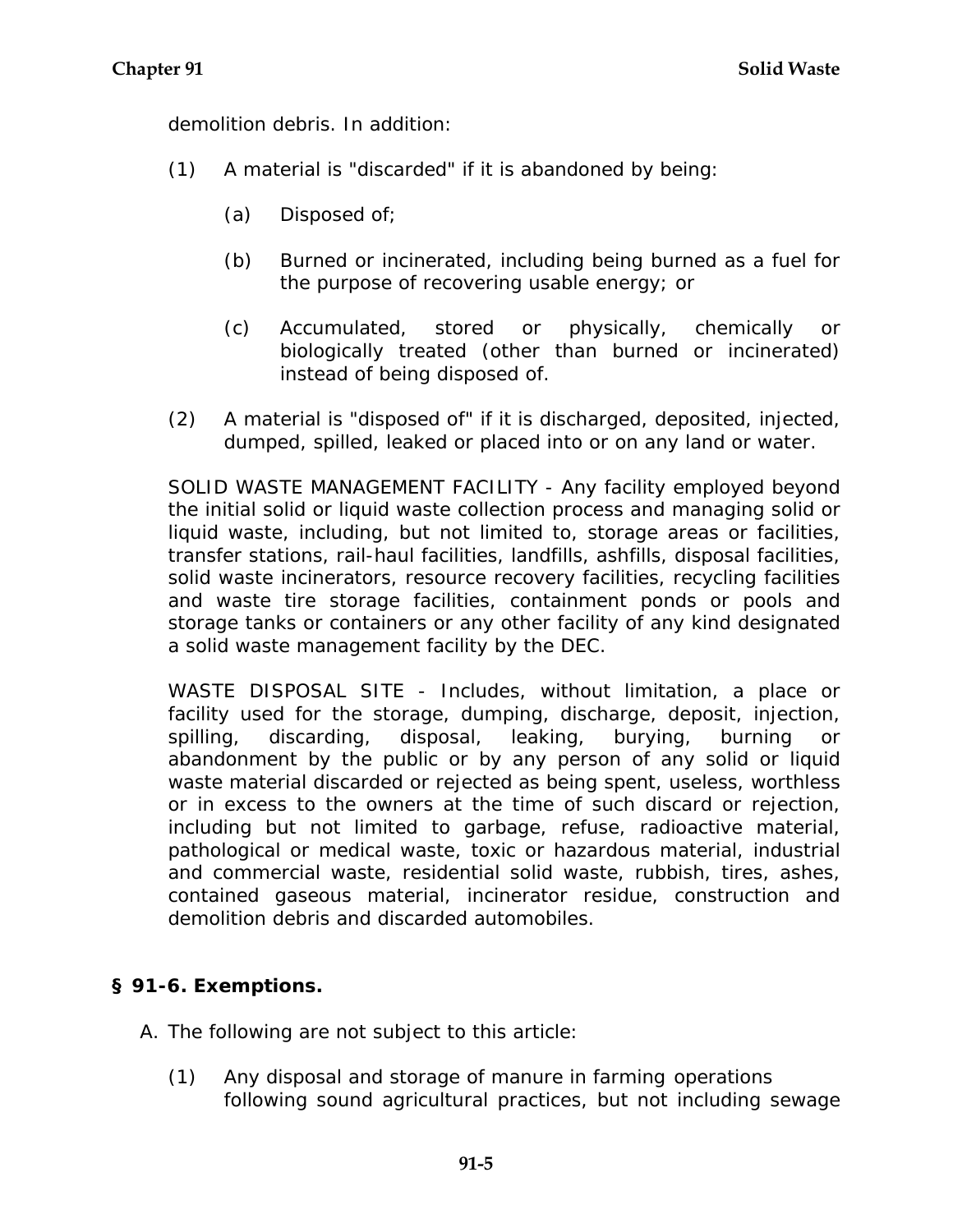sludge processing and spreading.

- (2) Operations or facilities which receive or collect only nonputrescible, nonhazardous solid waste and beneficially use or reuse or legitimately recycle or reclaim such waste. Such exempt facilities are limited to citizen recycling programs, town recycling operations, composting, farming operations, town highway operations and bona-fide salvage dealers.
- (3) The Town of New Baltimore sewage treatment facility, but not including any other municipal or nonmunicipal sewage sludge spreading facility.
- (4) Any bona-fide solid waste management facility previously in existence on the effective date of this article shall remain exempt under the current terms and conditions of their DEC operating permit.
- (5) Any disposal by the owner or the owner's contractor on the owner's property of any residential construction and demolition debris from the owner's property permitted under state law.
- B. None of the above exemptions shall be construed to permit any activity contrary to existing building codes or other laws or as exempting any other permit required by state or local law.

# **§ 91-7. Coordination with state law.**

- A. All relevant sections of Article 27 of the ECL and 6 NYCRR, Sections 360 to 364 and 617, are deemed to be included within and as part of this article, and any violation thereof shall be considered to constitute a violation of this article.
- B. The provisions of this article shall be interpreted in such a manner as being consistent with state law, except that the more stringent requirements of this article shall apply.

### **§ 91-8. Facilities prohibited.**

No waste disposal site or solid waste management facility shall be constructed or allowed to commence operation.